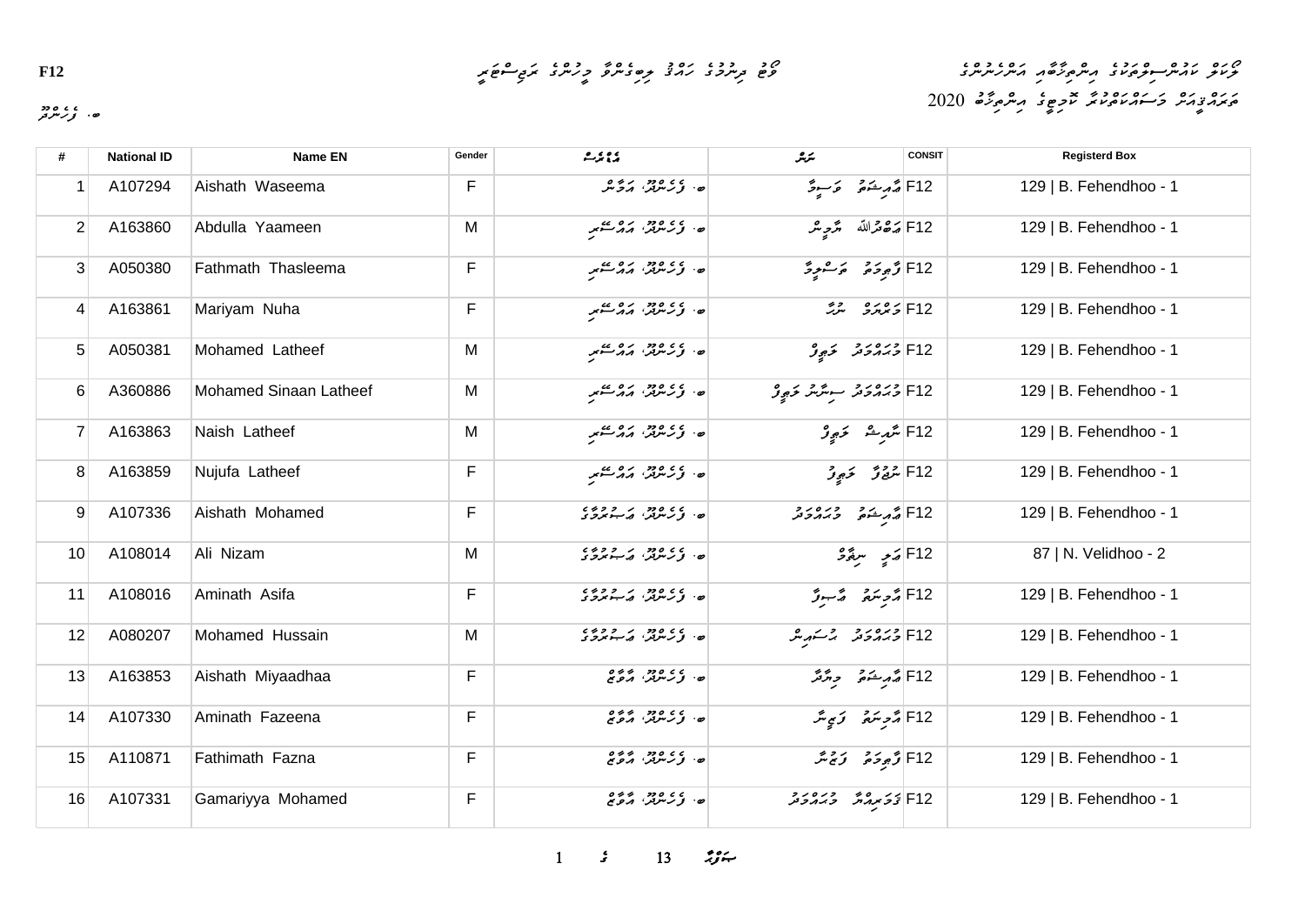*sCw7q7s5w7m< o<n9nOoAw7o< sCq;mAwBoEw7q<m; wBm;vB* م من المرة المرة المرة المرجع المرجع في المركبة 2020<br>مجم*د المريض المربوط المربع المرجع في المراجع المركبة* 

| 17 | A163854 | Mariyam Azlifa   | F | ھ ژر سربر، مر <i>و</i> ج                  | F12 5پر <i>وگ می کارو</i> گر                | 129   B. Fehendhoo - 1  |
|----|---------|------------------|---|-------------------------------------------|---------------------------------------------|-------------------------|
| 18 | A404964 | Mohamed Reehaan  | M | ه ورسربر، دوه<br>ه ورسربر، مروج           | F12 <i>وبروونر بربڈ</i> یر                  | 129   B. Fehendhoo - 1  |
| 19 | A060670 | Saeed Moosa      | M | ه وره دو و وه<br>ه ورس                    | F12 ستہوٹر ترجمہ                            | 129   B. Fehendhoo - 1  |
| 20 | A107341 | Aishath Mahmood  | F | ە ، دەرە بەرە بەر<br>ھ · زىرىرى ھىرزىسى   | F12 مەم ھەدىرە بەر دەرد                     | 129   B. Fehendhoo - 1  |
| 21 | A292764 | Minha Naseem     | F | ە ، دەرە بەرە بەر<br>ھ · زىرىرى ھىرزىسى   | F12 وِسْمَّةً سَرَسٍوَّ                     | 121   B. Eydhafushi - 1 |
| 22 | A078708 | Moosa Naseem     | M | ە بىرە بىرە ئەرەپ ئەتە                    | F12 فَرْسٌ سَرَسِيرَ                        | 129   B. Fehendhoo - 1  |
| 23 | A110920 | Aminath Yasfa    | F | ه کی میں صوبے دی۔<br>مستور سربر صوبے دی   | F12 أُمَّ جِسَمَةً مَرَّسْتَرَّ             | 129   B. Fehendhoo - 1  |
| 24 | A107318 | Moomina Hussain  | F | ه وه دو وه وه وه<br>ه ورس                 | F12 دُمْ دِسْرَ مُرْسَهِ مْرْ               | 129   B. Fehendhoo - 1  |
| 25 | A147249 | Abdul Rahman Ali | M | ه ورسربر دور ده در ده د                   | F12 <sub>مەھ</sub> ىر <i>مەدە بىرى مۇ</i> ر | 129   B. Fehendhoo - 1  |
| 26 | A163869 | Ahmed Atheef     | M | ם - ניכונים פרניקים<br>פי ניכונים פיכול - | F12 كەندى قىرىمى ئىچە ئى                    | 129   B. Fehendhoo - 1  |
| 27 | A331556 | Ahmed Faisal     | M | ه ورود دور ده د                           | F12 كەيرى قەرىبكى ئى                        | 129   B. Fehendhoo - 1  |
| 28 | A312753 | Aishath Faidha   | F | ه ور دور دور ده<br>ه ورس هور د            | F12 صَمِيصَة وَمِقَّ                        | 129   B. Fehendhoo - 1  |
| 29 | A163870 | Fathimath Nasma  | F | ه ورسربر دور ده د                         | F12 <i>وُجِعَة مَن</i> َسْرَةُ              | 129   B. Fehendhoo - 1  |
| 30 | A312743 | Fathmath Hassan  | F | ه ورسربر دور ده د                         | F12 وَجِعَة مَرَسَة مَد                     | 129   B. Fehendhoo - 1  |
| 31 | A370023 | Mariyam Fazla    | F | ם - נישית - דרך דרים<br>פי נישית          | F12 كەبەد ئەتى ئى                           | 69   Sh. Milandhoo - 1  |
| 32 | A200535 | Mohamed Ali      | M | ם - ניכונים ברביבים<br>פי ניכונים בינה    | F12  <i>وټرونو ټ</i> و                      | 129   B. Fehendhoo - 1  |
| 33 | A107291 | Mohamed Aslam    | M | ם מי נציעת פרנגם.<br>כי נציעת             | F12 وبره در مرکبوتر                         | 129   B. Fehendhoo - 1  |

**2** *s* **13** *z***<sub>***s***</sub>**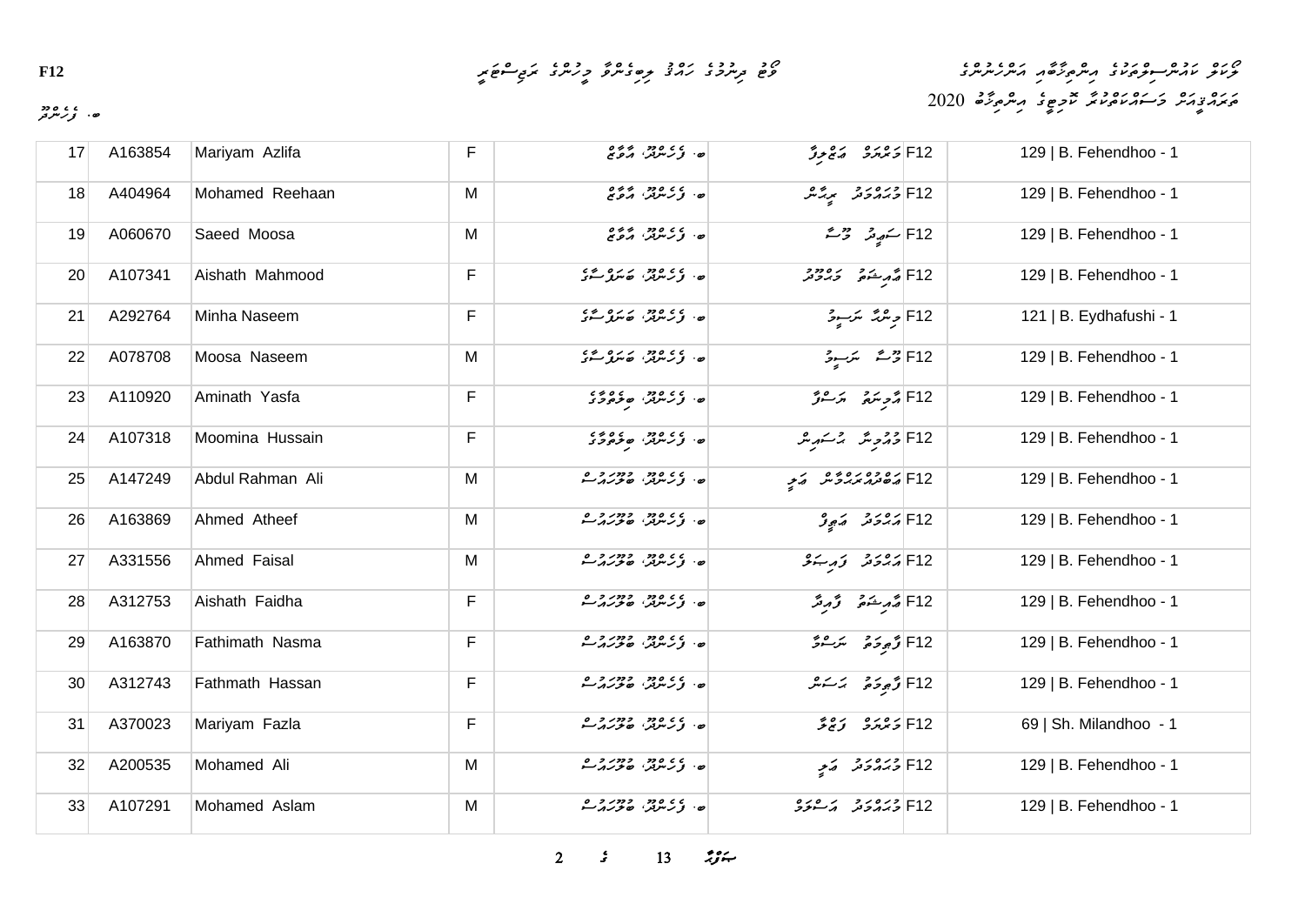*sCw7q7s5w7m< o<n9nOoAw7o< sCq;mAwBoEw7q<m; wBm;vB* م من المرة المرة المرة المرجع المرجع في المركبة 2020<br>مجم*د المريض المربوط المربع المرجع في المراجع المركبة* 

| 34 | A163868 | Ali Abdul Rahman          | M           | ه وروسربر، موجوب ه<br>مستورسربر، مصوبر ب                                                                                                                                                                                         | F12 كەير كەھە <i>ر مەمۇس</i>                                                                                  | 567   Villimale' Ehenihen - 2 |
|----|---------|---------------------------|-------------|----------------------------------------------------------------------------------------------------------------------------------------------------------------------------------------------------------------------------------|---------------------------------------------------------------------------------------------------------------|-------------------------------|
| 35 | A107376 | Aminath Waheeda           | F           | ه کی موجود وجود و                                                                                                                                                                                                                | F12 مُجِسَع <i>ة عَ</i> بِيعً                                                                                 | 129   B. Fehendhoo - 1        |
| 36 | A080659 | Aishath Wafa Abdul Mannan | F           | ے میں دوسر پی موقد سرید کے مقدم میں اس کے اس کے اس کے مقدم میں اس کے مقدم کے مقدم کے مقدم کے مقدم کے مقدم کے م<br>مقدم اس کے مقدم کے مقدم کو مقدم کر سرید کر مقدم کر سرید کے مقدم کے مقدم کر کر کے مقدم کر کر کے مقدم کر کر کر ک | F12 <i>ق.م.ختمي وفي م</i> ەھ <i>مرح م</i> ەشرىر                                                               | 612   B. Atholhu, Male'-5     |
| 37 | A046874 | Hussain Siyan             | M           | ه و و در مرد از محمد مرد برد .<br>اما از در مرد از محمد مرد برد .                                                                                                                                                                | F12 پرڪ <i>مب</i> هر سينگر شر                                                                                 | 127   B. Hithaadhoo - 1       |
| 38 | A250233 | Anoos Musthafa            | M           | ه وه وه په وه<br>د ورس                                                                                                                                                                                                           | F12 كەنترىشە بەر <i>مەدۇ</i>                                                                                  | 129   B. Fehendhoo - 1        |
| 39 | A163823 | Mariyam Nadha             | $\mathsf F$ | ه وره ده ده و ده و د                                                                                                                                                                                                             | F12 كەبەد ئەر                                                                                                 | 612   B. Atholhu, Male'-5     |
| 40 | A250234 | Mohamed Ziyan             | M           | ے ، وہ سربر، ترجہ پر ،<br>ے : ورسربر، ترجہ د                                                                                                                                                                                     | F12  32.5 قر سم پڑ شر                                                                                         | 129   B. Fehendhoo - 1        |
| 41 | A107356 | Musthafa Idrees           | M           | ه وره ده ده و ده و د                                                                                                                                                                                                             | F12 دېسمبوتو په مرسي په ۱۳                                                                                    | 129   B. Fehendhoo - 1        |
| 42 | A163822 | Nafha Musthafa            | F           | ه وره دو در ده ده د                                                                                                                                                                                                              | F12 يَرْدُ بَرْ وَسِبْهِ تَرْ                                                                                 | 612   B. Atholhu, Male'-5     |
| 43 | A163821 | Thoahir Musthafa          | M           | ے ، ورد ہے ۔<br>ے ورسربن ترویزی                                                                                                                                                                                                  | F12 ۾َرِيزُ وَيَبْهِوَ                                                                                        | 129   B. Fehendhoo - 1        |
| 44 | A071271 | Ahmed Saleem              | M           | ه ورسربر ورود و .<br>ه ورسربر تروه رس                                                                                                                                                                                            | F12 <i>چرچونل سکو</i> ی                                                                                       | 129   B. Fehendhoo - 1        |
| 45 | A107363 | Aishath Badhoora          | F           | ه ورسربر ورود و .<br>ه ورسربر تروه رس                                                                                                                                                                                            | F12 مەم ئىستىم ھەمدىمە                                                                                        | 121   B. Eydhafushi - 1       |
| 46 | A085515 | Mohamed Ali               | M           | ه وه ودو د ورو و و .<br>د ورسربر د د وه ريو .                                                                                                                                                                                    | F12 ديره ديو که پر                                                                                            | 129   B. Fehendhoo - 1        |
| 47 | A305718 | Raya Mohamed              | $\mathsf F$ | ه وه ودو.<br>ده و رسربر الرخو <i>ه ر</i> سر                                                                                                                                                                                      | F12 پژگر وره در                                                                                               | 612   B. Atholhu, Male'-5     |
| 48 | A132202 | Abdulla Sham              | M           | ە ، ئ <i>ۇر بىرە بىرە بىر بىرىدى.</i><br>ھ <i>، ئۇر بىرى ئۇ بىرىدى</i> بىر                                                                                                                                                       | F12 رَصْحَراللَّه شَرْحْ                                                                                      | 129   B. Fehendhoo - 1        |
| 49 | A107361 | Ahmed Shafee              | M           | ے میں دوسر ہو دیا ہے۔<br>جن کی سربل، تر ہوتا س                                                                                                                                                                                   | F12 كەنزى ئىگەر يىلغان بىر كىلىن بىر ئىستان ئىلان بىر كىلەت بىر كىلەت كىلەت كىلەت كىلەت كىلەت كىلاش كىلاش كىل | 129   B. Fehendhoo - 1        |
| 50 | A360884 | Aishath Shithura          | F           | ے ے ووج ہو جے ہے<br>ن کی سربل کر مرکز س                                                                                                                                                                                          | F12 مُرِيشَة مُوتَرَمٌّة –                                                                                    | 129   B. Fehendhoo - 1        |

**3** *s* **13** *z***<sub>***s***</sub>** *z***<sub>***s***</sub>** 

*r> 0 c c*<br>@*. یخ رسم ق*ر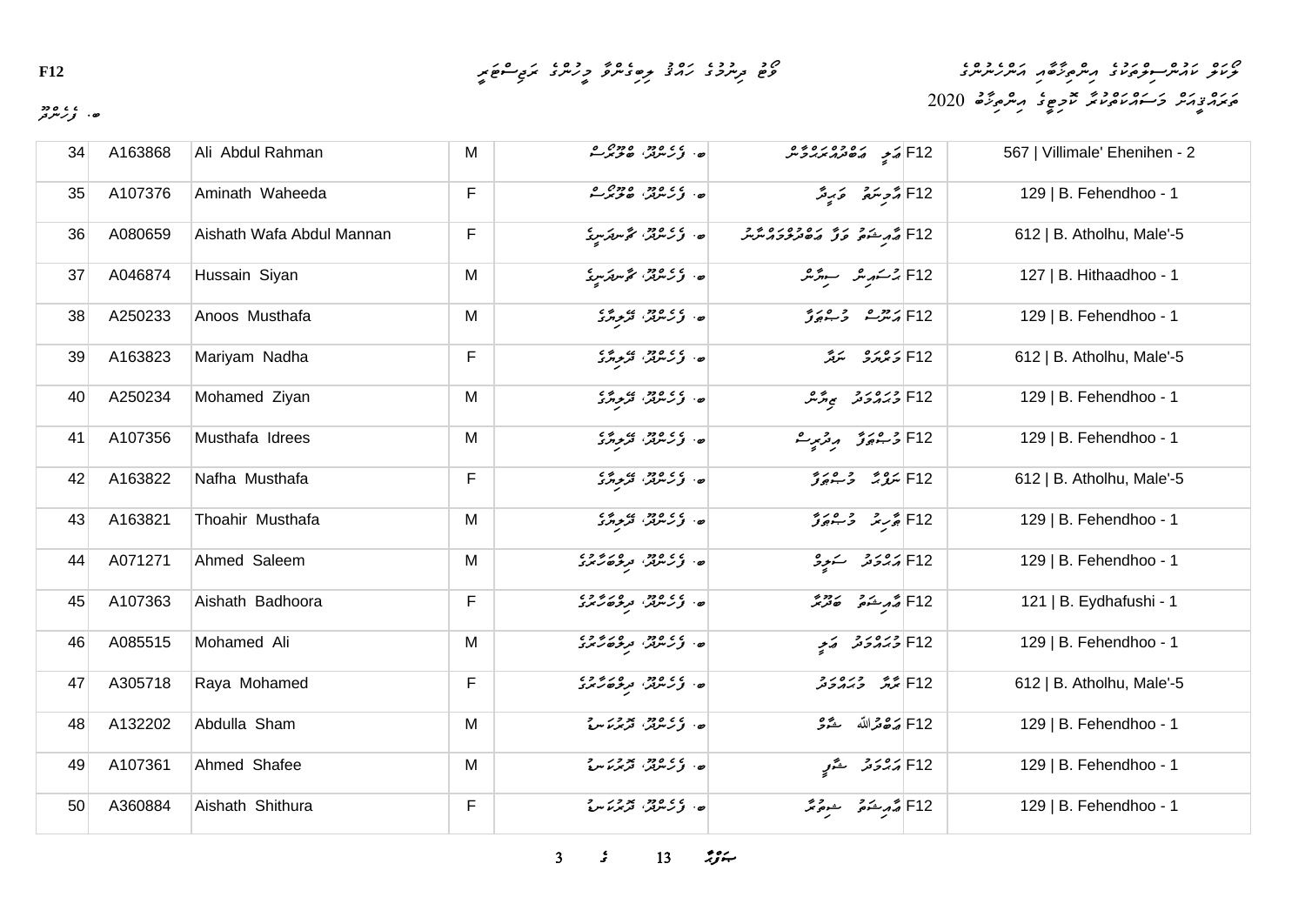*sCw7q7s5w7m< o<n9nOoAw7o< sCq;mAwBoEw7q<m; wBm;vB* م من المرة المرة المرة المرجع المرجع في المركبة 2020<br>مجم*د المريض المربوط المربع المرجع في المراجع المركبة* 

| 51 | A163826 | Ali Sifal             | M            | ه کی ده در بدور سره<br>ه کی سرفر تربر تا سره                                                                                                                                                                                     | F12  پَنم سِوَءٌ                             | 255   ADh. Maamigili - 1  |
|----|---------|-----------------------|--------------|----------------------------------------------------------------------------------------------------------------------------------------------------------------------------------------------------------------------------------|----------------------------------------------|---------------------------|
| 52 | A110976 | Aminath Sunery        | F            | ے میں دوسر ہے جو مارے میں تھی تھی تھی اور اس کے ان کے مارچ کے ان کے ان کے ان کے ان کے مارچ کے ان کا ان کا ان ک<br>منابع اللہ کا ان کا ان کے مارچ کے مارچ کے مارچ کے مارچ کے مارچ کے مارچ کے مارچ کے مارچ کے مارچ کے مارچ کے مارچ | F12 مُجْرِسَمُ مَسْتَمَبِّرِ                 | 612   B. Atholhu, Male'-5 |
| 53 | A107362 | Fathimath Sadha       | $\mathsf{F}$ | ے ے مجمع ہو جو ہے۔<br>جن کی سربل کر مرکز س                                                                                                                                                                                       | F12 رُج <i>وحَة</i> سَتَقَر                  | 129   B. Fehendhoo - 1    |
| 54 | A163827 | Ibrahim Shareef       | M            | ے میں دوسرے دیے ہے۔<br>جن وار سرفراء افریقران س                                                                                                                                                                                  | F12 مەھەرى ھەمرى                             | 129   B. Fehendhoo - 1    |
| 55 | A107360 | Latheefa Abdul Mannan | $\mathsf{F}$ | ە ئەمەدە بىرە بىرى.<br>مەنزىر سربىر ئىرىمى ئىس                                                                                                                                                                                   | F12 <sub>خبرو</sub> ژ مەھىر <i>و دىش</i> ر   | 129   B. Fehendhoo - 1    |
| 56 | A132147 | Mohamed Mahmood       | M            | ە بىرە ئەرەد بىرە ئەرىر د                                                                                                                                                                                                        | F12 ويرەرو بەھەد                             | 129   B. Fehendhoo - 1    |
| 57 | A404962 | Falak Jadhulla        | $\mathsf{F}$ | ە ، ئەرەدىنى ئەم ب                                                                                                                                                                                                               | F12 وَتَوَمَّدُ مَعَ قَرْاللّه               | 612   B. Atholhu, Male'-5 |
| 58 | A084874 | Jadulla Ali           | $\mathsf{M}$ | ە ئەر سرتىر، ئەم ب                                                                                                                                                                                                               | F12   قَوْمَرْاللّه     مَرْمِرِ             | 129   B. Fehendhoo - 1    |
| 59 | A037452 | Rasheeda Ismail       | $\mathsf F$  | ه ورس ده چ                                                                                                                                                                                                                       | F12 بَرَحْدٍ مَّر مِرْجُوَّدٍ وَ             | 129   B. Fehendhoo - 1    |
| 60 | A404965 | Yakan Jadulla         | M            | ە ئەر سرتىر، ئەم ب                                                                                                                                                                                                               | F12 بَرَىزَ سَرْ مَحَرَّدُ اللَّه            | 129   B. Fehendhoo - 1    |
| 61 | A163856 | Aishath Hudha         | $\mathsf F$  | ە ، ئەرەپىق ۋىرەپتى                                                                                                                                                                                                              | F12 حَمدٍ شَمَعَ حَمَدَ                      | 150   K. Thulusdhoo - 1   |
| 62 | A163855 | Ali Waheed            | M            | ه کارمربل کرده ش                                                                                                                                                                                                                 | F12 <i>ھَجِ</i> حَرِيْتُرُ                   | 129   B. Fehendhoo - 1    |
| 63 | A107334 | Aminath Shirmeena     | $\mathsf F$  | ه کارمربر کردیگر                                                                                                                                                                                                                 | F12 مُجرِسَعُ مُسْتَعِبِّرَ مِسَّر           | 129   B. Fehendhoo - 1    |
| 64 | A107332 | Fathimath Zuhudha     | $\mathsf{F}$ | ه کارمربل کرده ش                                                                                                                                                                                                                 | F12 گ <sub>ۇ</sub> چەققى ئەرگەگە             | 129   B. Fehendhoo - 1    |
| 65 | A403777 | Ibrahim Waheed        | M            | ه کارمربل کرده ش                                                                                                                                                                                                                 | F12 <sub>م</sub> ەمگرى <sub>د</sub> ۇ كەبەتر | 129   B. Fehendhoo - 1    |
| 66 | A163858 | Majudha Waheed        | $\mathsf{F}$ | ه کارمربل کرده ش                                                                                                                                                                                                                 | F12 وَقِ <sub>قَ</sub> رَ وَرِيْرَ           | 612   B. Atholhu, Male'-5 |
| 67 | A163857 | Mariyam Shahudha      | $\mathsf F$  | ه کارمربر کردیگر                                                                                                                                                                                                                 | F12 وَيُرْتَزَرُّ شَرَكْتَرُ                 | 150   K. Thulusdhoo - 1   |

*4 s* 13 *i*<sub>s</sub>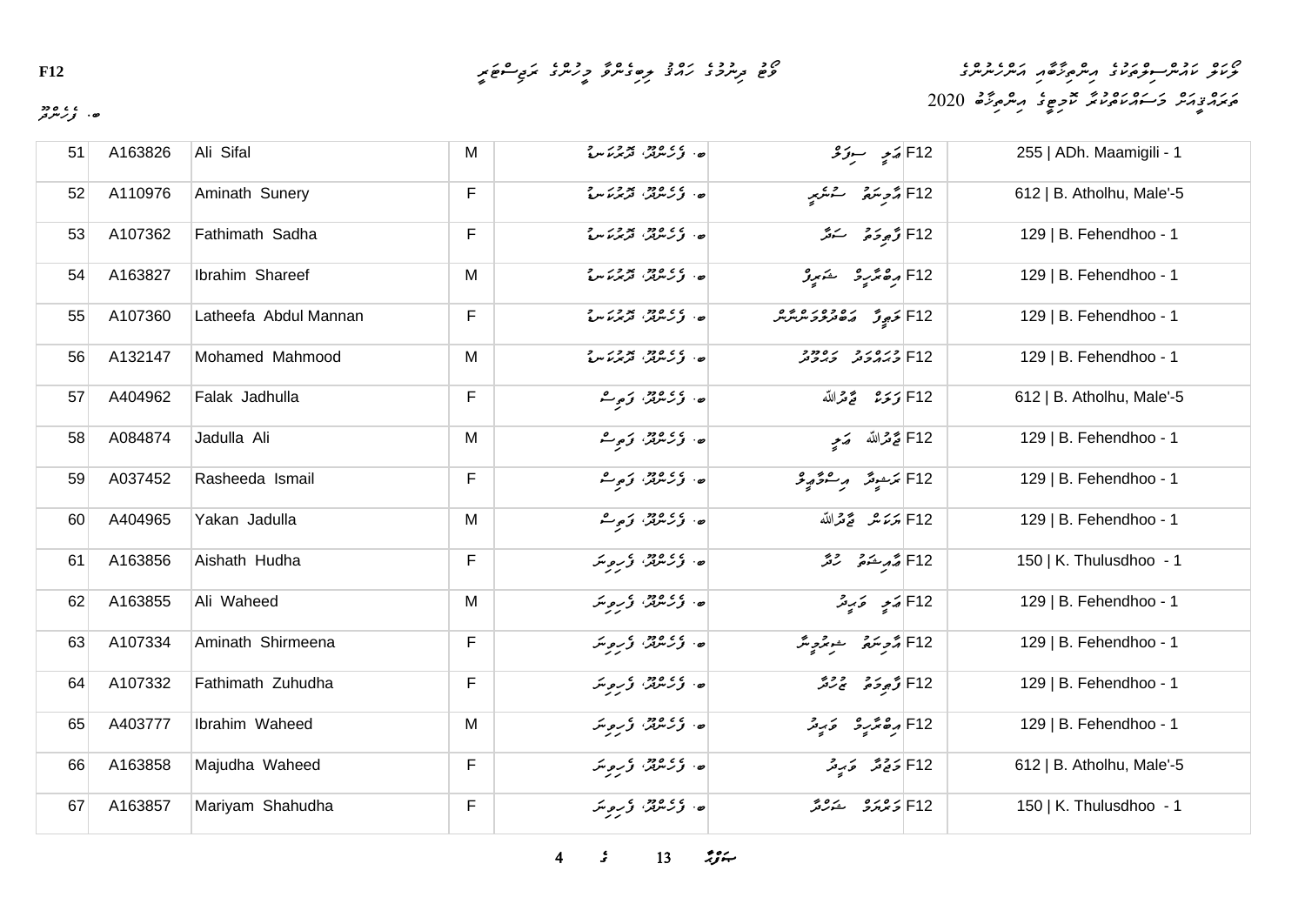*sCw7q7s5w7m< o<n9nOoAw7o< sCq;mAwBoEw7q<m; wBm;vB* م من المرة المرة المرة المرجع المرجع في المركبة 2020<br>مجم*د المريض المربوط المربع المرجع في المراجع المركبة* 

| 68 | A023097 | <b>Abdul Rasheed</b>        | M           | صروح محركة محمد مركز محركة المحمد من المحركة المحمد من المحركة المحمد المحمد المحمد المحمد المحمد ا | F12 كەھ <i>قرارىم</i> ئىسبەتر             | 423   Grand Park Kodhipparu Maldives - 1 |
|----|---------|-----------------------------|-------------|-----------------------------------------------------------------------------------------------------|-------------------------------------------|------------------------------------------|
| 69 | A163819 | Adam Aiman                  | M           | ه ورسربن وسربرده                                                                                    | F12 مُحَمَّدً مَہرَیْد                    | 129   B. Fehendhoo - 1                   |
| 70 | A163818 | Ahmed Sharif                | M           | ه ورسرين وسربرده                                                                                    | F12 كەش <b>ەت</b> ر شەھىرى                | 129   B. Fehendhoo - 1                   |
| 71 | A163801 | Ahmed Soffaan               | M           | ه ورسربر وسرگرد                                                                                     | F12 كەبرو سەمبۇش                          | 129   B. Fehendhoo - 1                   |
| 72 | A107323 | Aishath Mohamed             | F           | ه کی میں وسر می                                                                                     | F12 مُصِيحَمٌ وَيَرْمُرُونَرُ             | 129   B. Fehendhoo - 1                   |
| 73 | A124901 | Aishath Shiroona Mohamed    | $\mathsf F$ | ے وہ دور ہوتا ہے ۔<br>   ج۰ وکر سربل و سربر مرکز                                                    | F12 مەم شىر ئەرەر دىرەر دىر               | 558   Hulhumale', Ehenihen - 6           |
| 74 | A107292 | Aminath Shizna              | F           | ص- وكرسرتين وسربر مرد                                                                               | F12 أَمَّ حِيمَتَهُ مَصْبَحْتُمْ          | 316   L. Fonadhoo - 3                    |
| 75 | A327443 | <b>Hassan Shaif Shareef</b> | M           | ه ورسرين وسربرده                                                                                    | F12 كەسكەش ئىگەر <i>ۇ</i> ئىقلىر <i>ۇ</i> | 558   Hulhumale', Ehenihen - 6           |
| 76 | A110921 | Mariyam Adam                | F           | ه ورسربی وسربردی                                                                                    | F12 كەبىر بەرە بەرە                       | 121   B. Eydhafushi - 1                  |
| 77 | A325793 | Mohamed Rayyaan             | M           | ه ورسربن وسربرده                                                                                    | F12 درەرو برەپرە                          | 129   B. Fehendhoo - 1                   |
| 78 | A044583 | Mohamed Shareef             | M           | ه ورسربن وسربرد                                                                                     | F12 <i>وُبَرُوْدُوْ</i> شَمِيْرُ          | 558   Hulhumale', Ehenihen - 6           |
| 79 | A026816 | Sabana Abdul Rahman         | F           | ه ورسرين وسربرده                                                                                    | F12 كەنتى ھەممەم بىرە بور                 | 129   B. Fehendhoo - 1                   |
| 80 | A071620 | Abdulla Shareef             | M           | ے میں دور<br>ن ورسربن تارہ                                                                          | F12 كەچ قىراللە ھەمب <i>وقى</i>           | 612   B. Atholhu, Male'-5                |
| 81 | A300379 | Ahmed Shabeer Abdul Samad   | M           |                                                                                                     | F12 كەبروتىر شەھ <i>بىر ھەمەم بەر د</i>   | 129   B. Fehendhoo - 1                   |
| 82 | A148782 | Abdul Hakeem Hussain        | M           | ه ورسربر و پرترس                                                                                    | F12 مەھەر <i>ۋىرىي</i> قەرىبەر مىز        | 129   B. Fehendhoo - 1                   |
| 83 | A107371 | Hafsa Abdul Hakeem          | F           | ه ورگرمزن <sub>و مو</sub> رگرمز<br>ه ورگرمزن و مورگرمز                                              | F12 يزوجە بەھە <i>تەخەت</i> بەر           | 69   Sh. Milandhoo - 1                   |
| 84 | A107372 | Ibrahim Zubair              | M           | ه ورسربر ریزمر                                                                                      | F12 مەھمەد ئەھەم                          | 129   B. Fehendhoo - 1                   |

 $5$   $5$   $13$   $79$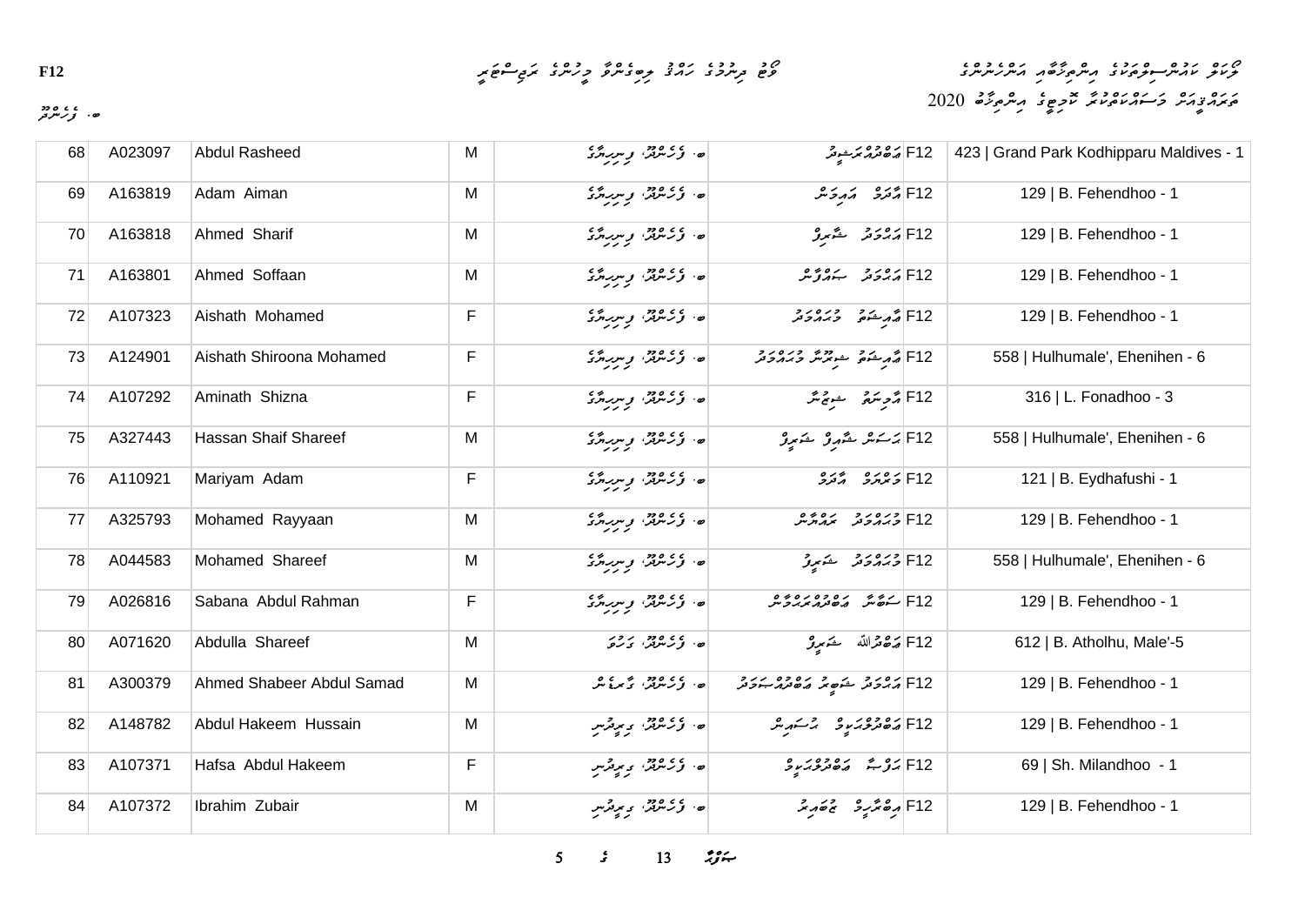*sCw7q7s5w7m< o<n9nOoAw7o< sCq;mAwBoEw7q<m; wBm;vB* م من المرة المرة المرة المرجع المرجع في المركبة 2020<br>مجم*د المريض المربوط المربع المرجع في المراجع المركبة* 

| 85  | A163817 | <b>Ibrahim Manik</b>       | M            | ے ے وجود اور وار والی دی۔<br>ن کی تر سرفران کی مخرجی محری | F12  <sub>مر</sub> ڭ ئ <sup>ې</sup> ر پۇ ئەس <sup>ت</sup> ە | 155   K. Hinmafushi - 2        |
|-----|---------|----------------------------|--------------|-----------------------------------------------------------|-------------------------------------------------------------|--------------------------------|
| 86  | A146180 | <b>MARIYAM ABDUL HARIS</b> | F            | ه وه ده ده ده ده<br>ن ورسربن د وره ده                     | F12 كەممەر مەھەر ئەمەر بەر                                  | 558   Hulhumale', Ehenihen - 6 |
| 87  | A124880 | <b>Mohamed Maniku</b>      | M            | ه وه ده ده ده ده<br>ن ورسربن د وره ده                     | F12 دېرو ترو سره                                            | 129   B. Fehendhoo - 1         |
| 88  | A033260 | Sakeena Mohamed            | $\mathsf F$  | ە ئەرەدە دەخشەر                                           | F12 سَرِيمٌ وَبَرْدُونَدْ                                   | 129   B. Fehendhoo - 1         |
| 89  | A026817 | Aishath Shifa              | $\mathsf F$  | ه وه وه وه وه وه<br>مسؤر سربر و مربع برو                  | F12 مُرِينَهُمُ بِ مِرْدٌ                                   | 567   Villimale' Ehenihen - 2  |
| 90  | A163808 | Ibrahim Nazeeh             | M            | ه و ده ده ده ده.<br>ه و رسربر، و و م مرد                  | F12 م <i>وڭ ئگرى</i> ھەمىر بىر                              | 567   Villimale' Ehenihen - 2  |
| 91  | A114190 | Mohamed Sham               | M            | ه و ده ده ده ده.<br>ه و رسربر، و و بر بر                  | F12 دېم ديمر کې شگړ                                         | 129   B. Fehendhoo - 1         |
| 92  | A151773 | Nazim Ahmed Nizar          | M            | ه وه وه وه وه ده.<br>مسؤر سربر، و موسع برو                | F12 مَنْهُ فِي مَرْكَرَ مِنْ مِنْ مَرْ                      | 129   B. Fehendhoo - 1         |
| 93  | A007457 | Saaf Ahmed                 | M            | ه وه وه وه وه ده.<br>د ورسربر، و مربع برو                 | F12 بثرو مربروتر                                            | 612   B. Atholhu, Male'-5      |
| 94  | A110875 | Aishath Niuma              | $\mathsf F$  | ە ئەرەپى رەپر                                             | F12 مەم شىم سىمەم                                           | 612   B. Atholhu, Male'-5      |
| 95  | A107337 | Ali Rashid                 | M            | ە بىر مەدە ئوپۇ                                           | F12 <i>جَرِيدِ</i> مُحْرَشِ <i>وتَر</i> ُ                   | 612   B. Atholhu, Male'-5      |
| 96  | A163875 | Aminath Aidha              | F            | ە ئەرەپى رەپر                                             | F12 مُّحِسَمُ مُّمَّرِمٌ                                    | 612   B. Atholhu, Male'-5      |
| 97  | A110879 | Fathmath Nazda             | $\mathsf{F}$ | ے ورسرتی کے تر                                            | F12 تُرجوحَر مَنْ مَرَّةٍ مَّرَ                             | 612   B. Atholhu, Male'-5      |
| 98  | A110876 | Ibrahim Mihad              | M            | ه ورس می روم                                              | F12 <sub>مو</sub> ھ <i>مگرچ</i> وگھ                         | 612   B. Atholhu, Male'-5      |
| 99  | A107364 | Fathimath Loreefa          | $\mathsf F$  | ە ئەرەپىتى بەر                                            | F12 رَّجِ دَمَّةَ مَسَمِّرَتَّ                              | 129   B. Fehendhoo - 1         |
| 100 | A404963 | Lamiu Mohamed              | M            | ه ورسربر بهر                                              | F12 تخ <i>وج وبم</i> مونر                                   | 129   B. Fehendhoo - 1         |
| 101 | A250237 | Luyoona Mohamed            | F            | ه ورسربر بهر                                              | F12 وجوشر بالمردونير                                        | 129   B. Fehendhoo - 1         |

 $6$   $3$   $13$   $29$ 

*r> 0 c c*<br>@*. یخ رسم ق*ر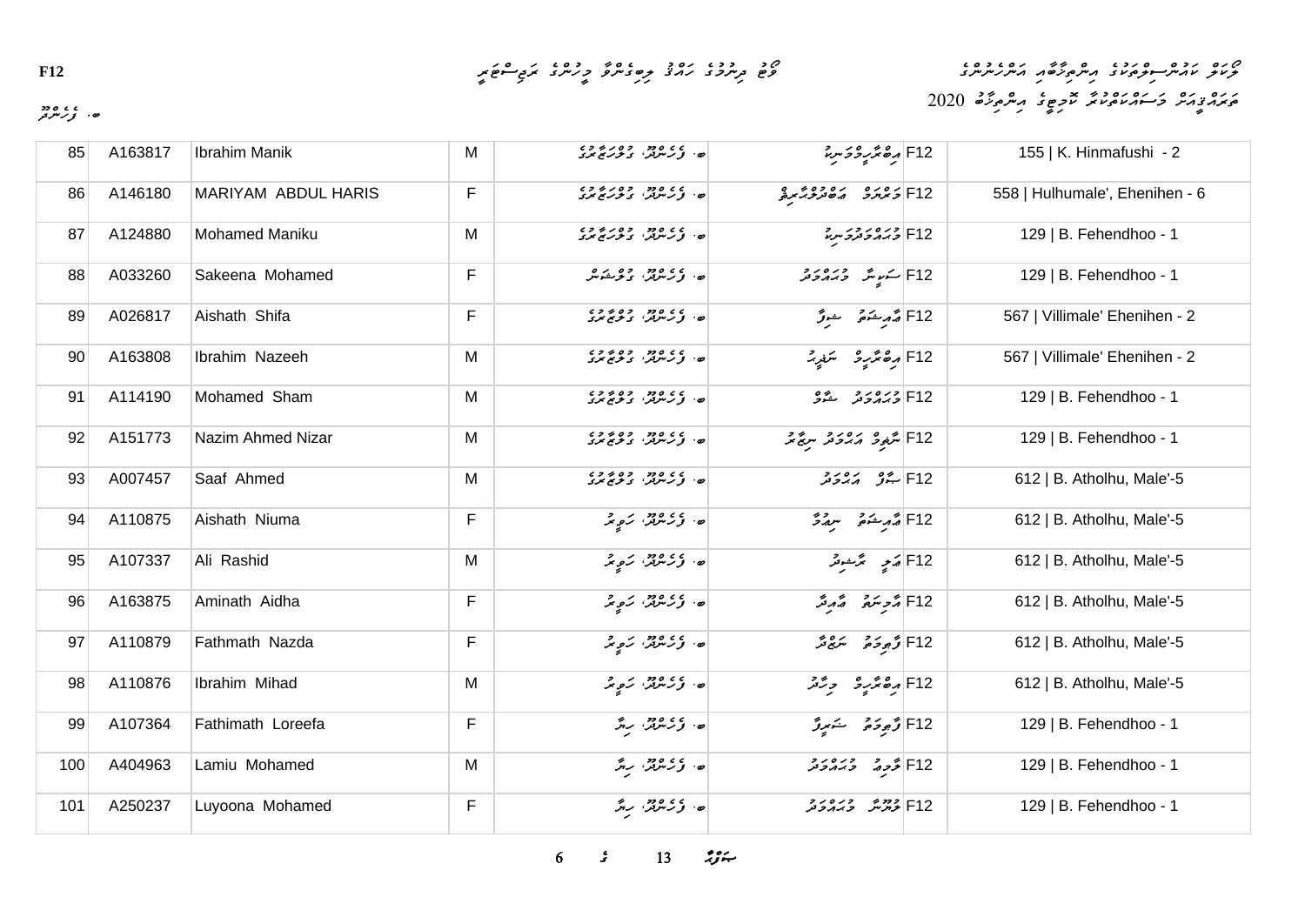*sCw7q7s5w7m< o<n9nOoAw7o< sCq;mAwBoEw7q<m; wBm;vB* م من المرة المرة المرة المرجع المرجع في المركبة 2020<br>مجم*د المريض المربوط المربع المرجع في المراجع المركبة* 

| 102 | A107333 | Mohamed Fayaz          | M           | ه ورسربر بهر                                        | F12 دېمبروتر نوټر شه                               | 129   B. Fehendhoo - 1         |
|-----|---------|------------------------|-------------|-----------------------------------------------------|----------------------------------------------------|--------------------------------|
| 103 | A084455 | Habeeba Adam           | F           | ے ، ورسوپر، دورہ<br>ے ورسوپر، ریوے                  | F12 بَرْصِرَةً مُرْتَزَرْتَ                        | 129   B. Fehendhoo - 1         |
| 104 | A250230 | Mohamed Jaishan        | M           | ے میں دورہ<br>جن و رسوبی رفرو                       | F12 درەرو <sub>قى</sub> م شەھ                      | 129   B. Fehendhoo - 1         |
| 105 | A110731 | Ahmed Shaan            | M           | ە ئەرەپى رو                                         | F12 كەبرى ئىر ئىشىشى بىر                           | 612   B. Atholhu, Male'-5      |
| 106 | A072907 | Aishath Juliya         | F           | ە ئەرەپىيە دەپ                                      | F12 مەم شىم قىم قى                                 | 612   B. Atholhu, Male'-5      |
| 107 | A009216 | Ali Idrees             | M           | ە ئەرەپى رو                                         | F12 <i>ھَ۔ مِعْہِدِ</i> م                          | 612   B. Atholhu, Male'-5      |
| 108 | A163831 | Aminath Nuhuza         | F           | ه ورسربر، دی <sub>گر</sub>                          |                                                    | 612   B. Atholhu, Male'-5      |
| 109 | A163829 | Fathimath Nuzula       | $\mathsf F$ | ے میں بھی ال                                        | F12 ژ <sub>ېم</sub> ونو شي ژ                       | 129   B. Fehendhoo - 1         |
| 110 | A163830 | Mariyam Nuzuha         | F           | ے میں دوسر دی ہے۔<br>جن و رسوبی اربو                | F12 كار مركز مركز                                  | 612   B. Atholhu, Male'-5      |
| 111 | A163828 | Mohamed Anil           | M           | ە ، ئې <i>مەدەرە بېرى</i><br>مەس ئې بەرلىرى بەرلىرى | F12 دېم دېم تر ټرينو                               | 612   B. Atholhu, Male'-5      |
| 112 | A107335 | Nasheeda Moosa         | F           | ه وه وده د ورو و د<br>ه و رسربر از مرتزو د          |                                                    | 612   B. Atholhu, Male'-5      |
| 113 | A163836 | Abdul Hameed Mohamed   | M           | ه ورسربن مرکز در د                                  | F12 בפנגבית במחבת                                  | 129   B. Fehendhoo - 1         |
| 114 | A092492 | Abdul Muhaimin Mohamed | M           | ه ورسربر، مردم و                                    | F12 رەدە در دەرد دەرد                              | 129   B. Fehendhoo - 1         |
| 115 | A115878 | Abdulla Imad Mohamed   | M           | ه . و ه و ده د . و .<br>ه . و رسربر . بر برو . و    | F12 كَرَّةَ مِرْاللَّهُ مِرْدَّمْرَ وَبَرْدَدَوْرَ | 149   K. Dhiffushi - 2         |
| 116 | A127765 | Ahmed Fayaz Mohamed    | M           | ه کی میں میگر می                                    | F12 كەندى تەرەپ يەرەر دېر                          | 558   Hulhumale', Ehenihen - 6 |
| 117 | A108474 | Ali Visham             | M           | ه کی میں میگر می                                    | F12 ړَم ِ مِشَرْ                                   | 129   B. Fehendhoo - 1         |
| 118 | A163835 | Aminath Hana           | F           | ه کی سربل مرکز دی                                   | F12 م <i>گوینده زنگ</i> ر                          | 126   B. Thulhaadhoo - 3       |

*7 sC 13 nNw?mS*

*r o c c*<br>@*. یخ ر* سر تر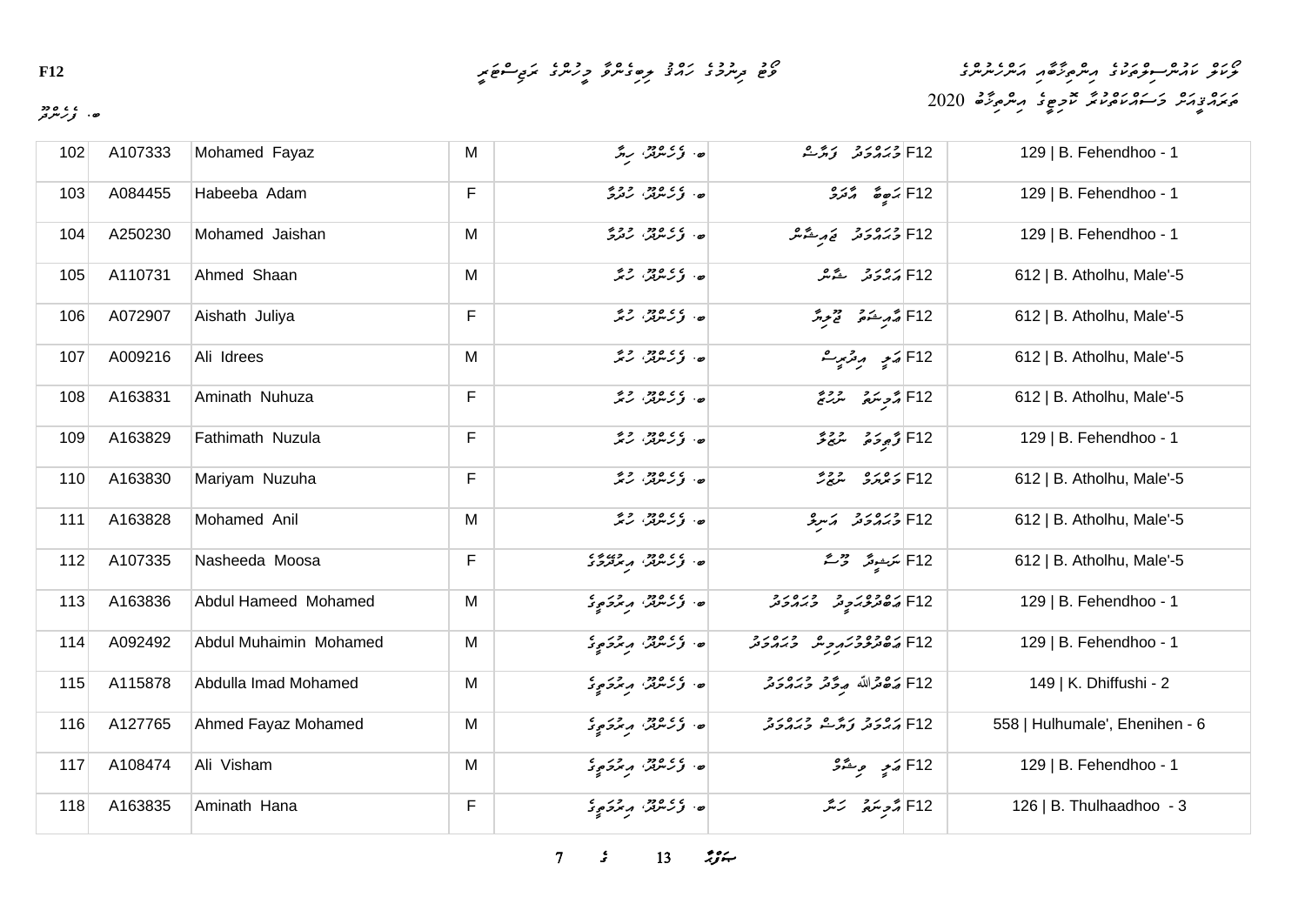*sCw7q7s5w7m< o<n9nOoAw7o< sCq;mAwBoEw7q<m; wBm;vB* م من المرة المرة المرة المرجع المرجع في المركبة 2020<br>مجم*د المريض المربوط المربع المرجع في المراجع المركبة* 

| 119 | A107339 | Hussain Adil        | M            | ھ ژرمندس م <i>برد ک</i> ور                                                                                     | F12  پر شہر شہر م <i>ج</i> مبر محمد میں تقریبات                                                      | 119   B. Dharavandhoo - 1   |
|-----|---------|---------------------|--------------|----------------------------------------------------------------------------------------------------------------|------------------------------------------------------------------------------------------------------|-----------------------------|
| 120 | A092488 | Mohamed Hussain     | M            | ه ورسربن متردمی                                                                                                | F12 <i>32828 يُرْسُوبِيْر</i>                                                                        | 129   B. Fehendhoo - 1      |
| 121 | A163806 | Aishath Yumna       | $\mathsf{F}$ | ے ے مجمد ہے ہے ۔<br>ن کی سربل کے سرحانی ک                                                                      | F12 مَگْرِسْتَمْ مِنْ مَرْدْ مَدْ                                                                    | 612   B. Atholhu, Male'-5   |
| 122 | A068475 | Aminath Najma       | $\mathsf F$  | ے میں دوسر دوسرے<br>حادثی مریض کے سرح مری                                                                      | F12 مُجِسَعُ مَنْ يَحْرُ                                                                             | 612   B. Atholhu, Male'-5   |
| 123 | A163807 | Naajiya Ibrahim     | F            | ے ے مجمد رہے جو دی<br>حسن کی سرحدی                                                                             | F12 مُتَّبِعٍ مُّسْ مِنْ مُحَمَّدٍ فِّنَ                                                             | 612   B. Atholhu, Male'-5   |
| 124 | A163811 | Ahmed Saifulla      | M            | ە ئۇرلىرى ئاسىروگ                                                                                              | F12 <i>مَدْوَمَّر سَمبِ</i> وْاللَّه                                                                 | 129   B. Fehendhoo - 1      |
| 125 | A163810 | Hawwa Zahira        | F            | ە بۇرىرى مەمدىرە ئ                                                                                             | F12 بَرْدُوَّ گَمْ بِرَنَّز                                                                          | 129   B. Fehendhoo - 1      |
| 126 | A163848 | Abdul Sattar Ali    | M            | ه ورسربن ورو                                                                                                   | F12 كەھەرمەم كەمبە ب                                                                                 | 129   B. Fehendhoo - 1      |
| 127 | A108546 | Aishath Maya        | F            | ے میں مرد ہے۔                                                                                                  | F12 مەم ئەتەر ئەم                                                                                    | 129   B. Fehendhoo - 1      |
| 128 | A163849 | Fathimath Muna      | F            | ے میں مرور کا انداز کا انداز کے بات کے انداز کے میں انداز کے میں ان کے انداز کے میں ان کے میں ان کے ان کے ان ک | F12 <i>وُجِ دَيْر</i> حَيْرَ                                                                         | 612   B. Atholhu, Male'-5   |
| 129 | A163852 | Ismail Mazin        | M            | ە ، ئەرەپىي ئەرە                                                                                               | F12  <sub>مر</sub> شۇ <sub>م</sub> پۇ گىمپ                                                           | 612   B. Atholhu, Male'-5   |
| 130 | A163850 | Maheen Abdul Sathar | M            | ه ورسمبر ورو                                                                                                   | F12 ۇرى <i>ر مەدەبىرە بو</i>                                                                         | 731   Dusit Tani Maldives-1 |
| 131 | A163851 | Maryam Milma        | F            | ے میں مرد کے درو                                                                                               | F12 كانترنتر محركة المحمدة المحمدة المحمدة المحمدة المحمدة بالمحمدة المناسية بين المحمدة المحمدة الم | 612   B. Atholhu, Male'-5   |
| 132 | A163846 | Abdul Salam Ibrahim | M            | ە ئەر بىرى ئەرىر                                                                                               | F12 <sub>م</sub> ەمەرەك ئۇق مەھەرد                                                                   | 129   B. Fehendhoo - 1      |
| 133 | A107352 | Fathmath Guraisha   | F            | ە بۇرلىرى ئەرىر                                                                                                | F12 وَج <i>وحَمْ تَحْمَدِ</i> ثَمَّ                                                                  | 129   B. Fehendhoo - 1      |
| 134 | A163847 | Firaasha Ibrahim    | F            | ە . ئەرەدە . ئەيرىر                                                                                            | F12 وِیَّرْٹَہُ مِیْگُرِدُّ                                                                          | 129   B. Fehendhoo - 1      |
| 135 | A250238 | Hamdhaan Ibrahim    | M            | ە بىر ئەرەم ئەرىر                                                                                              | F12 كەق <i>ۇش مەھگرى</i> دۇ                                                                          | 129   B. Fehendhoo - 1      |

**8** *s* **13** *z***<sub>***s***</sub>** *z***<sub></sub>**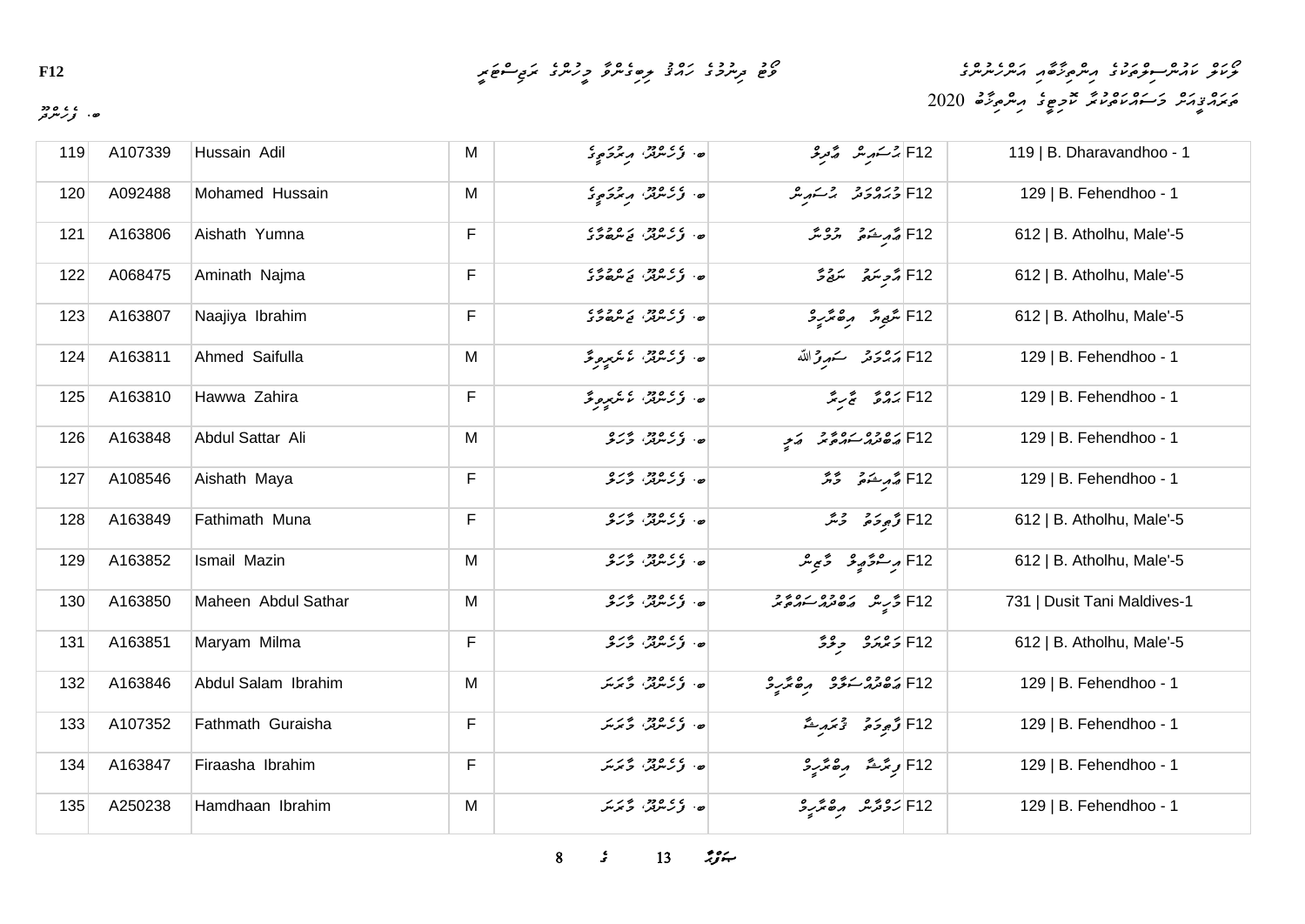*sCw7q7s5w7m< o<n9nOoAw7o< sCq;mAwBoEw7q<m; wBm;vB* م من المرة المرة المرة المرجع المرجع في المركبة 2020<br>مجم*د المريض المربوط المربع المرجع في المراجع المركبة* 

| 136 | A043608 | Ibrahim Adam        | M           | ھ ژر سربر ڈبربر                                | F12 م <i>ِنڠتَرُبِ</i> رْ مَ <i>ُنَزَدْ</i>         | 129   B. Fehendhoo - 1              |
|-----|---------|---------------------|-------------|------------------------------------------------|-----------------------------------------------------|-------------------------------------|
| 137 | A107351 | Mariyam Nathasha    | $\mathsf F$ | ە ئەرەدە ئەرىر                                 | F12 كَرْبَرْدْ سَهَّرْتُهُ                          | 129   B. Fehendhoo - 1              |
| 138 | A107350 | Mohamed Ibrahim     | M           | ە بىر مەدەپ ئەرىر                              | F12 <i>وُبَهُ وَوَفَرٍ مِنْ مُرَّبِ</i> وَ          | 119   B. Dharavandhoo - 1           |
| 139 | A107353 | Naila Zakariyya     | F           | ە ئەرەدە ئەرىر                                 | F12 سَمَدِ حَسَّ بِرَ يَهُمْ بِرَ يَزْ الْمَرْدِينَ | 129   B. Fehendhoo - 1              |
| 140 | A107345 | Adam Naseem         | M           | ە ئەرسى ئۇمىر                                  | F12 كەتىرى سىرسىرى                                  | 408   Milaidhoo Island Maldives - 1 |
| 141 | A110948 | Fathimath Shifa     | F           | ە ئەرسى ئۇمىر                                  | F12 <i>وُجِ دَمُ</i> شِع <i>ِرٌ</i>                 | 612   B. Atholhu, Male'-5           |
| 142 | A163845 | Hassan Sajid        | M           | ە ، ئەرەپىر، ئۇمەتر                            | F12   پرسترش مست <i>نفی ف</i> ر                     | 129   B. Fehendhoo - 1              |
| 143 | A142983 | Hussain Fayaz       | M           | ە ئەرەپىقى ئەرىكە                              | F12 پرستمبر ترتژشہ                                  | 129   B. Fehendhoo - 1              |
| 144 | A107343 | Jameela Adam        | F           | ە ئەرسەت ئەرىتر                                | F12  ت <sub>َ</sub> حٍوِمَّة مُحَمَّدً              | 129   B. Fehendhoo - 1              |
| 145 | A163844 | Shamsunnisa Yoosuf  | F           | ە ئەرسى ئۇمەر                                  | F12 خەرمىق ھەر بۇر مۇسىز <i>ۇ</i>                   | 378   Hithadhoo Ehenihen - 1        |
| 146 | A107342 | Yoosuf Idrees       | M           | ە ئەرسى ئۇمىر                                  | F12 ترقسق مرتز پر شر                                | 129   B. Fehendhoo - 1              |
| 147 | A128700 | Fathimath Milza     | F           | ه . ی م وجه . د وه<br>د . تو ر سربر ، تر تر بع | F12 <i>وُّجِودَة</i> وِحْيَّ                        | 129   B. Fehendhoo - 1              |
| 148 | A147944 | Ibrahim Iyaz        | M           | ے ورسربن کروہ                                  | F12 مەھم <i>گرى</i> ھەمگەشە                         | 612   B. Atholhu, Male'-5           |
| 149 | A041161 | Ahmed Siraj         | M           | ے ورس کر گھریم کی                              | F12 كەندى قىرىقىسىتىدىنى ئىستان                     | 129   B. Fehendhoo - 1              |
| 150 | A107375 | Mohamed Siyam       | M           | ے ورس کر گھریم کی                              | F12 دېرونه سوره                                     | 121   B. Eydhafushi - 1             |
| 151 | A038883 | Hamid Abdul Latheef | M           | ه ورس و وه                                     | F12 جُعِيدُ صَرَّوفَ مِعْ وَصَدَّمَ وَ              | 121   B. Eydhafushi - 1             |
| 152 | A163871 | Jumaan Hamid        | M           | ە ئەرسى جۇش                                    | F12 ت <sub>ح</sub> وثر گ <sub>ے ج</sub> وثر         | 129   B. Fehendhoo - 1              |

*9 s* 13 *i*<sub>s</sub>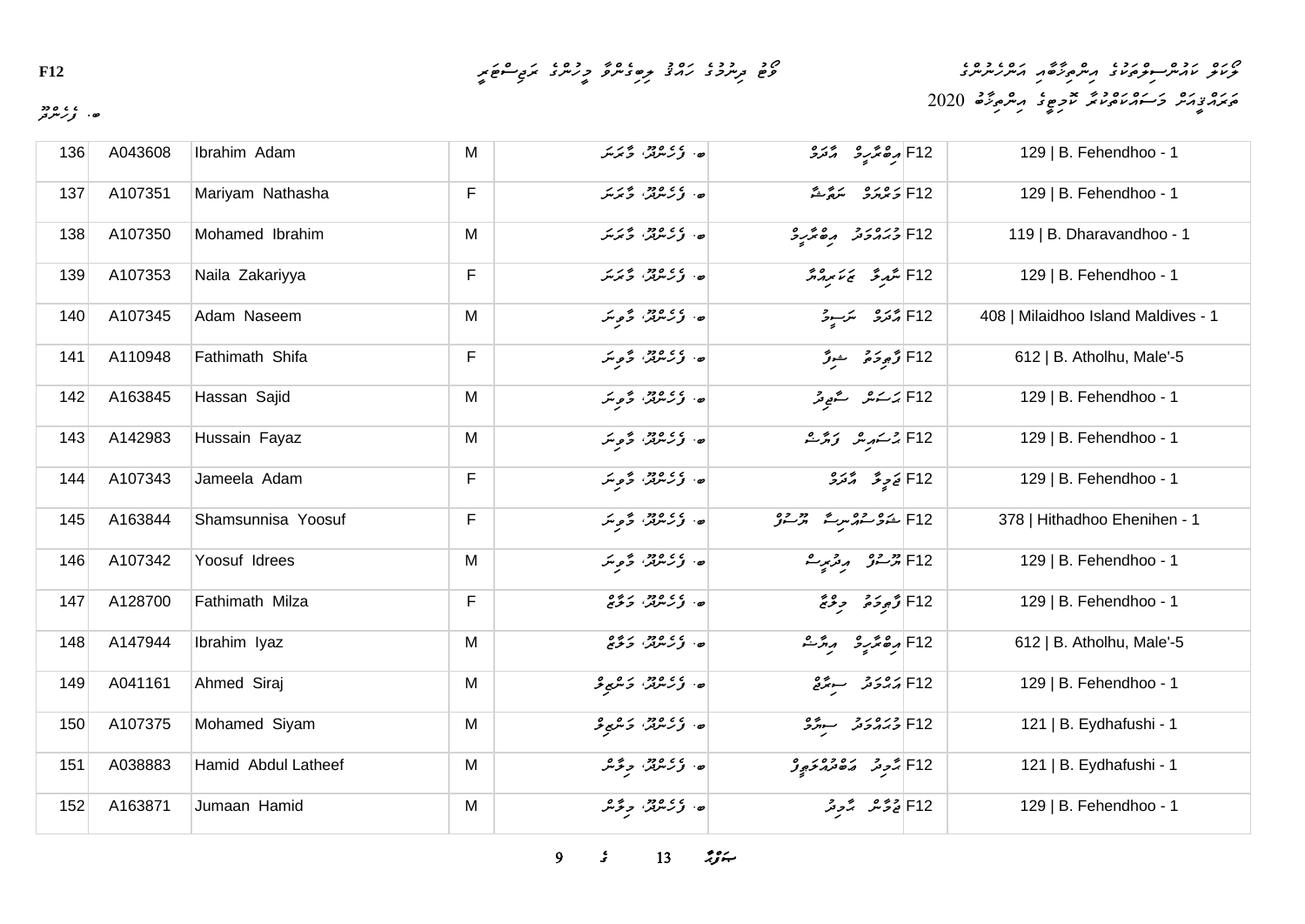*sCw7q7s5w7m< o<n9nOoAw7o< sCq;mAwBoEw7q<m; wBm;vB* م من المرة المرة المرة المرجع المرجع في المركبة 2020<br>مجم*د المريض المربوط المربع المرجع في المراجع المركبة* 

| 153 | A250244 | Mohamed Isaam     | M            | ه ورسرتر، دِ ژمر       | F12  3 <i>5222 به سگ</i> و                | 129   B. Fehendhoo - 1         |
|-----|---------|-------------------|--------------|------------------------|-------------------------------------------|--------------------------------|
| 154 | A250241 | Zidhan Hamid      | M            | ه ورسرتر، دِ ژمر       | F12  ي <sub>ج</sub> وگرنگر گر <i>وچ</i> ر | 129   B. Fehendhoo - 1         |
| 155 | A107329 | Aminath Shifza    | F            | ه ورس د ور مرد ده      | F12 مُرْحِسَمُ مُ مُورْحٌ                 | 558   Hulhumale', Ehenihen - 6 |
| 156 | A032139 | Ibrahim Zahir     | M            | ه ورس ده ده وروده ور   | F12 مەھم <i>گى</i> رى ت <sub>ە</sub> رىمە | 129   B. Fehendhoo - 1         |
| 157 | A124244 | Ali Shareef       | M            | ە ئەرەدە بەھ           | F12 <i>ڇُجِ حُمَيِّرُوْ</i>               | 129   B. Fehendhoo - 1         |
| 158 | A159736 | Adam Saleem       | M            | ە ئەرەدە ئەر           | F12 مُحَمَّدٌ سَمَوِدٌ                    | 129   B. Fehendhoo - 1         |
| 159 | A250231 | Aishath Azufa     | F            | ە بىر مەدەر بۇ ش       | F12 مەم ئىسىم ئىسى تىرىخ                  | 129   B. Fehendhoo - 1         |
| 160 | A108013 | Mariyam Asiya     | $\mathsf F$  | ە ئ <i>ۇرىدى مەشق</i>  | F12 دېمه د گه-گ                           | 129   B. Fehendhoo - 1         |
| 161 | A082575 | Kamana            | F            | ە · ئەر مەدە سىر ھوڭ   | $555$ F12                                 | 612   B. Atholhu, Male'-5      |
| 162 | A078035 | Mohamed Sanoon    | M            | ە بىر مەدەبە ئىكرە ھوڭ | F12 دېرونه خش                             | 129   B. Fehendhoo - 1         |
| 163 | A163874 | Abdulla Nihan Ali | M            | ە ئەرەدە «ئەر          | F12 كَدَهْتَدَاللَّهُ سِرَتْكَرْ مَهْجِ   | 129   B. Fehendhoo - 1         |
| 164 | A163873 | Aishath Nifaza    | $\mathsf{F}$ | ە ئەرەردە «ئەر         | F12 مَدْمِسْنَعْمْ سِدَّيَّ               | 612   B. Atholhu, Male'-5      |
| 165 | A095185 | Ali Futha         | M            | ه ورسربر معرض          | F12 <sub>مَج</sub> ورُمَّ                 | 129   B. Fehendhoo - 1         |
| 166 | A107370 | Aminath Niyasha   | $\mathsf{F}$ | ە ئەرەدە «ئەر          | F12 أُمُّ حِسَمٌ مِسَرَّسَةٌ              | 129   B. Fehendhoo - 1         |
| 167 | A110878 | Fathimath Niusha  | $\mathsf F$  | ه ورسربر معرض          | F12 رَّجِودَةُ سِهْتُهُ                   | 612   B. Atholhu, Male'-5      |
| 168 | A250242 | Hawwa Nizama      | F            | ے ور سربر، شریر س      | F12 يَرْدُوَّ سِتَرَدَّ                   | 129   B. Fehendhoo - 1         |
| 169 | A107368 | Mariyam Nisfa     | F            | ه ورسرتر، مرتر مر      | F12 <i>وَبُرْمَرْ فِي سِرْمَوْتُ</i>      | 612   B. Atholhu, Male'-5      |

*10 s 13 <i>n*<sub>s</sub>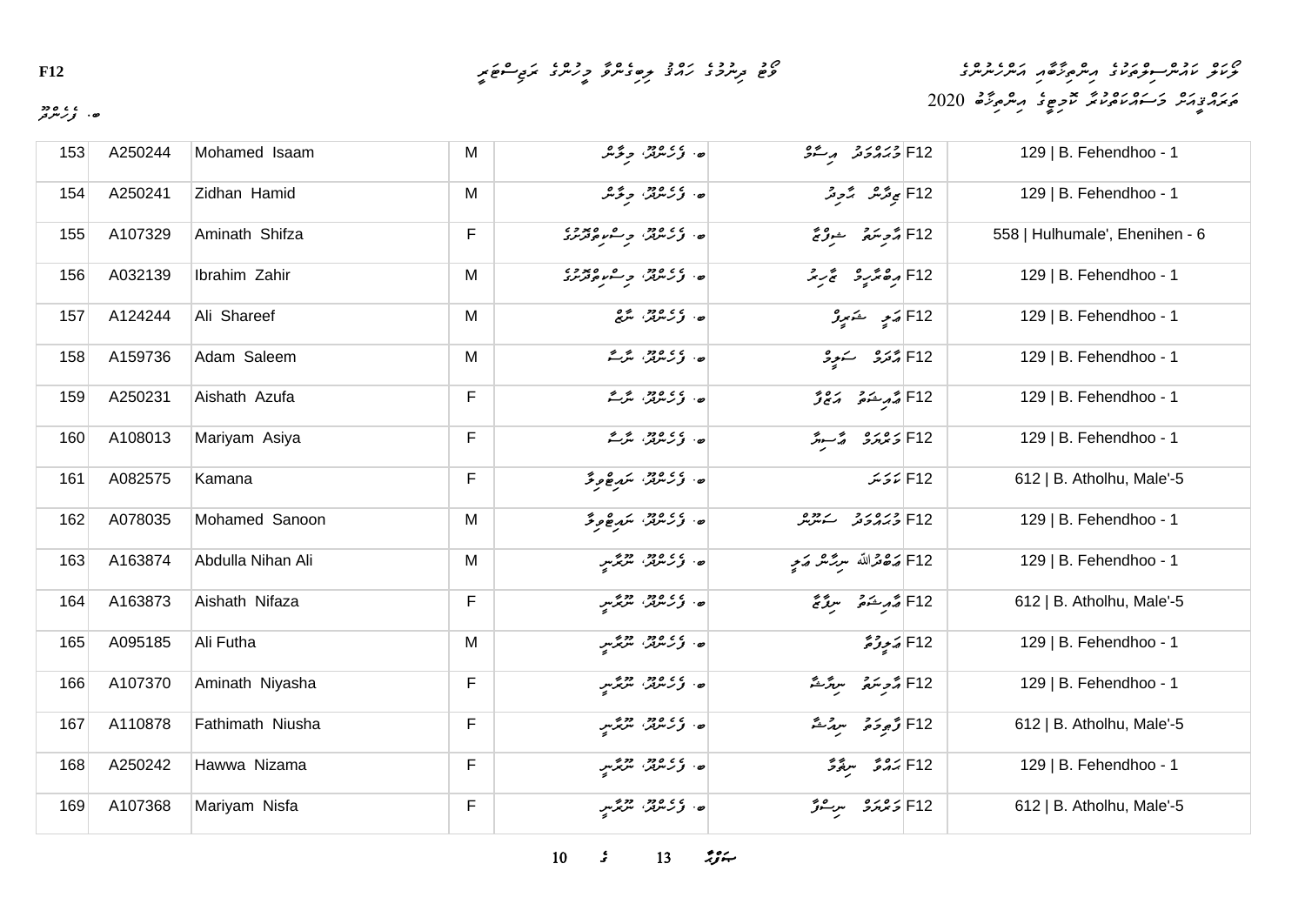*sCw7q7s5w7m< o<n9nOoAw7o< sCq;mAwBoEw7q<m; wBm;vB* م من المرة المرة المرة المرجع المرجع في المركبة 2020<br>مجم*د المريض المربوط المربع المرجع في المراجع المركبة* 

| 170 | A107367 | Mohamed Nirash                | M            | ے ور سربر، شریر سر<br>مستقرر سربر، شریر سر               | F12 <i>وُيَدُوُوَ</i> تَرُ سِرَيْرُتْ ِ                | 612   B. Atholhu, Male'-5      |
|-----|---------|-------------------------------|--------------|----------------------------------------------------------|--------------------------------------------------------|--------------------------------|
| 171 | A322939 | Nihaya Ali                    | F            | ه ورسرتر، مرتر بر                                        | F12 س <i>رنڈنڈ م</i> َی ج                              | 129   B. Fehendhoo - 1         |
| 172 | A107369 | Noorannahar Idrees            | $\mathsf{F}$ | ه ورسرتر، مریگیر                                         | F12 ترىرىدىر <i>گەنى مەمرىي</i> م                      | 129   B. Fehendhoo - 1         |
| 173 | A107349 | Aishath Nadiya                | $\mathsf{F}$ | ے ورسرتی سرور                                            | F12 مُدمِسْمَة مُرْمَدِيَّر                            | 129   B. Fehendhoo - 1         |
| 174 | A107346 | Ali Riyaz                     | M            | ے محمد اللہ اللہ وہ اللہ ہے۔<br>حصہ اللہ مرید اللہ سرج ک | F12 کی میٹر میں م                                      | 129   B. Fehendhoo - 1         |
| 175 | A107348 | Fathimath Riyaza              | $\mathsf F$  | ے محدود اللہ ہے۔<br>جو اور سربر اللہ سرج م               | F12 أَوَّجِ دَمَّةَ مَسِّرَّتَّةَ ۖ                    | 129   B. Fehendhoo - 1         |
| 176 | A163843 | Mariyam Saeed                 | F            | ه ورسري مړيو                                             | F12 وَيُرْبَرُوْ سَمَدٍيْرُ                            | 129   B. Fehendhoo - 1         |
| 177 | A107347 | Mohamed Riyaz                 | M            | ے محدود اللہ میں اللہ ہونے                               | F12 <i>وُبرودو برو</i> ْت                              | 129   B. Fehendhoo - 1         |
| 178 | A084178 | Saeed Ali                     | M            | ے مور میں معروف                                          | F12 ڪ <i>وپٽر م</i> َڪو                                | 129   B. Fehendhoo - 1         |
| 179 | A252258 | Mohamed Shaavee Ahmed Shabeer | M            |                                                          | F12 وبرورو مقوم برورو مقصر من ورود وبروره              | 129   B. Fehendhoo - 1         |
| 180 | A325883 | Ahmed Bassam Mohamed Naeem    | M            |                                                          |                                                        | 612   B. Atholhu, Male'-5      |
| 181 | A163820 | Basma Naeem                   | $\mathsf{F}$ | ه ورس و بره                                              | F12 صَمِيرٌ سَمِيرٌ                                    | 612   B. Atholhu, Male'-5      |
| 182 | A112972 | Shareefa Adam                 | $\mathsf{F}$ | ه ورس و بره                                              | F12 ش <i>ەمبەر مەم</i> ترى                             | 129   B. Fehendhoo - 1         |
| 183 | A250240 | Ahmed Shameen                 | M            | ە ئەرەردە ئەي ھ                                          | F12 <i>גُرُوَتْرَ</i> حُمَّوِسُ                        | 612   B. Atholhu, Male'-5      |
| 184 | A163866 | Aminath Shifna                | $\mathsf F$  | ە بۇرسىتى ئۇنۇپ                                          | F12 مُرْحِبَتِهُمْ سُورْتُثَر                          | 558   Hulhumale', Ehenihen - 6 |
| 185 | A163864 | Hussain Zareer                | M            | ە ئەرەردە دەرە<br>ھەنۇر سرىرى بۇ ئۇس                     | F12 پر کے مریمہ ہے مریمہ                               | 558   Hulhumale', Ehenihen - 6 |
| 186 | A107359 | Ibrahim Shaheen               | M            | ه ور سربر، ودر ه<br>د ور سربر، وتوش                      | F12 <sub>م</sub> ەمگ <sup>ىرو</sup> ش <sup>ە</sup> رىر | 612   B. Atholhu, Male'-5      |

 $11$  *s*  $13$  *n***<sub>y</sub>**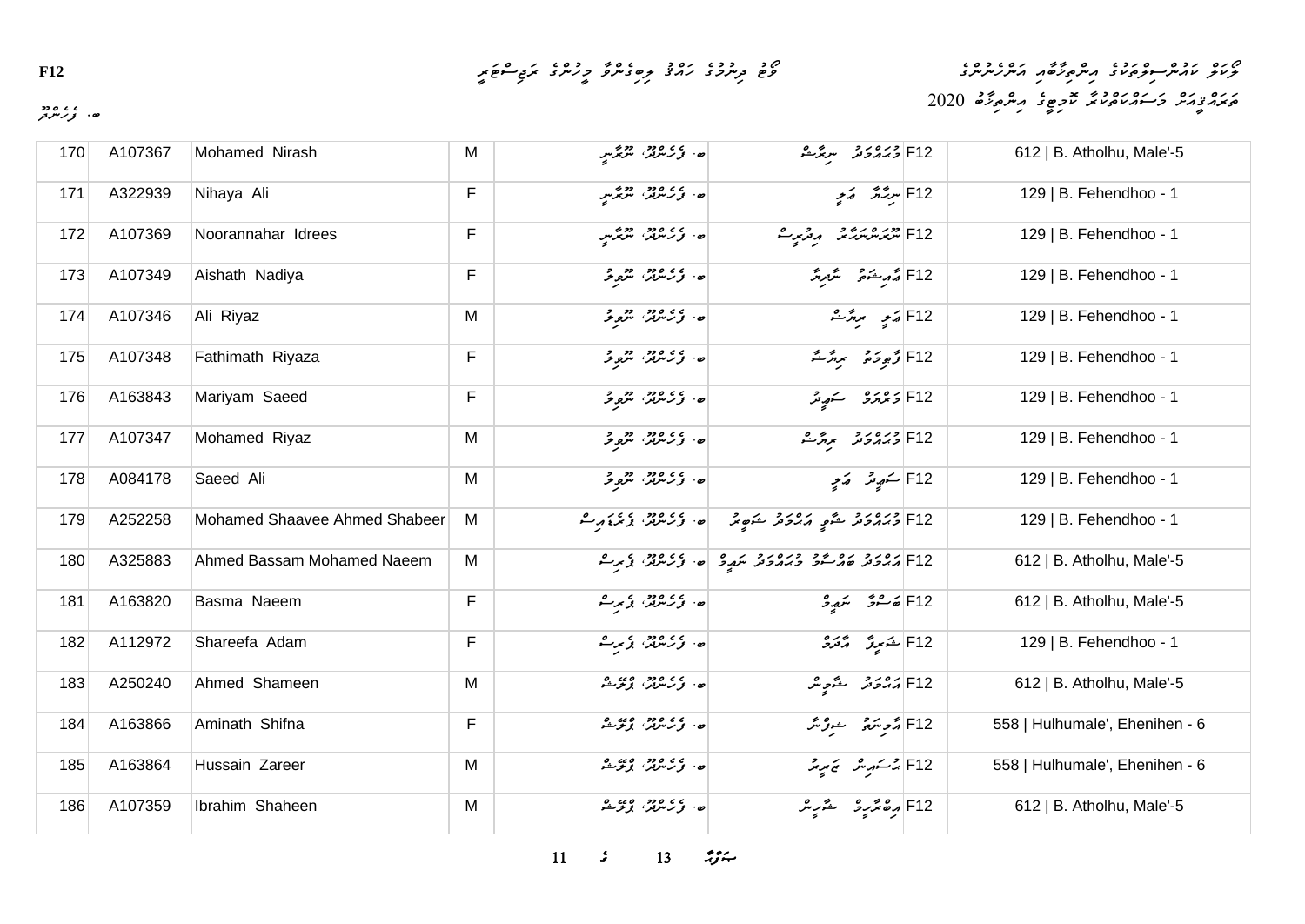*sCw7q7s5w7m< o<n9nOoAw7o< sCq;mAwBoEw7q<m; wBm;vB* م من المرة المرة المرة المرجع المرجع في المركبة 2020<br>مجم*د المريض المربوط المربع المرجع في المراجع المركبة* 

| 187 | A163867 | Shafna Hussain        | F           | ے ور مرکز ، وی ہے                  | F12 شۇرىگە ج <i>ىسكى</i> رىگە              | 558   Hulhumale', Ehenihen - 6 |
|-----|---------|-----------------------|-------------|------------------------------------|--------------------------------------------|--------------------------------|
| 188 | A163865 | Shifana Hussain       | F           | ه زرمرتز، ژوَنه                    | F12 حو <i>رٌ مَّرْ بُرْسَهُ بِ</i> رْ      | 121   B. Eydhafushi - 1        |
| 189 | A254419 | Zaha Hussain          | $\mathsf F$ | ه ورس دو وره وره و.<br>د ورس بولوگ | F12 نجرش برشہر شر                          | 129   B. Fehendhoo - 1         |
| 190 | A107358 | Zahida Abdul Latheef  | $\mathsf F$ | ه ورس وه وره و                     | F12 ئج بەنتر بەھ <i>قەھ قەھ</i> بۇ         | 558   Hulhumale', Ehenihen - 6 |
| 191 | A254420 | Zuha Hussain          | F           | ے ، ورد وی و                       | F12 ج حج محمد شهر شر                       | 129   B. Fehendhoo - 1         |
| 192 | A163834 | Abdulla Mohamed       | M           | ه ورسوس نره و                      | F12 مَەھْتَراللە جەمەدىر                   | 129   B. Fehendhoo - 1         |
| 193 | A076695 | Mohamed Abdul Raheem  | M           | ه ورسوس نره و                      | F12 دره ده بره ده بر و                     | 129   B. Fehendhoo - 1         |
| 194 | A163833 | Mueen Mohamed         | M           | ه ورسوس نره و                      | F12 <sub>ح</sub> ثم محدد در در د           | 129   B. Fehendhoo - 1         |
| 195 | A107344 | Ibrahim Rameez        | M           | ه ورسربي برو                       | F12 م <i>وڭ ئۇر</i> ق ئىچ قى               | 129   B. Fehendhoo - 1         |
| 196 | A040856 | Suwaida Abdul Mannan  | $\mathsf F$ | ه ورس مع مرد و                     | F12 جوړې په مصر <i>د وه مرگ</i> ر          | 129   B. Fehendhoo - 1         |
| 197 | A039367 | Ali Lirar             | M           | ے ، وہ مصر<br>ے ورسویں مریخ می     | F12  رَمِ سَعِمَّةَ                        | 612   B. Atholhu, Male'-5      |
| 198 | A107340 | Mariyam Hussain       | F           | ه کوربرود می                       | F12 كانتر مركز بالمستقر مثر المحمد المستقر | 129   B. Fehendhoo - 1         |
| 199 | A107365 | Najumunnisa           | $\mathsf F$ | ے ورسرتر، شگش                      | F12 سَهْءُ مُرْمَ سِرَ مَشَرِ              | 129   B. Fehendhoo - 1         |
| 200 | A107324 | Faheema Abdul Latheef | $\mathsf F$ | ە ، ئەمەدە ، مەھ                   | F12 كَرَبِرَةُ مَتَصْفَرْ مُرْجَعِ وْ      | 129   B. Fehendhoo - 1         |
| 201 | A132056 | Aishath Rishmee       | F           | ه ورسمبر مسع مره وه                | F12 مُدِينَة مِرْشُورٍ                     | 612   B. Atholhu, Male'-5      |
| 202 | A107321 | Aminath Zakariyya     | F           | ه کی مرد که سو مرد و د             | F12 أُمُّ حِسَمَةً بِمَ مَعِيهِ مَمَّ      | 612   B. Atholhu, Male'-5      |
| 203 | A107320 | Ibrahim Yasir         | M           | ه کام وجود کام بروج د              | F12 م <i>وڭ ئۇرى مۇسى</i> تر               | 612   B. Atholhu, Male'-5      |

*12 s 13 <i>n*<sub>s</sub>

*r> 0 c c*<br>@*. یخ رسم ق*ر